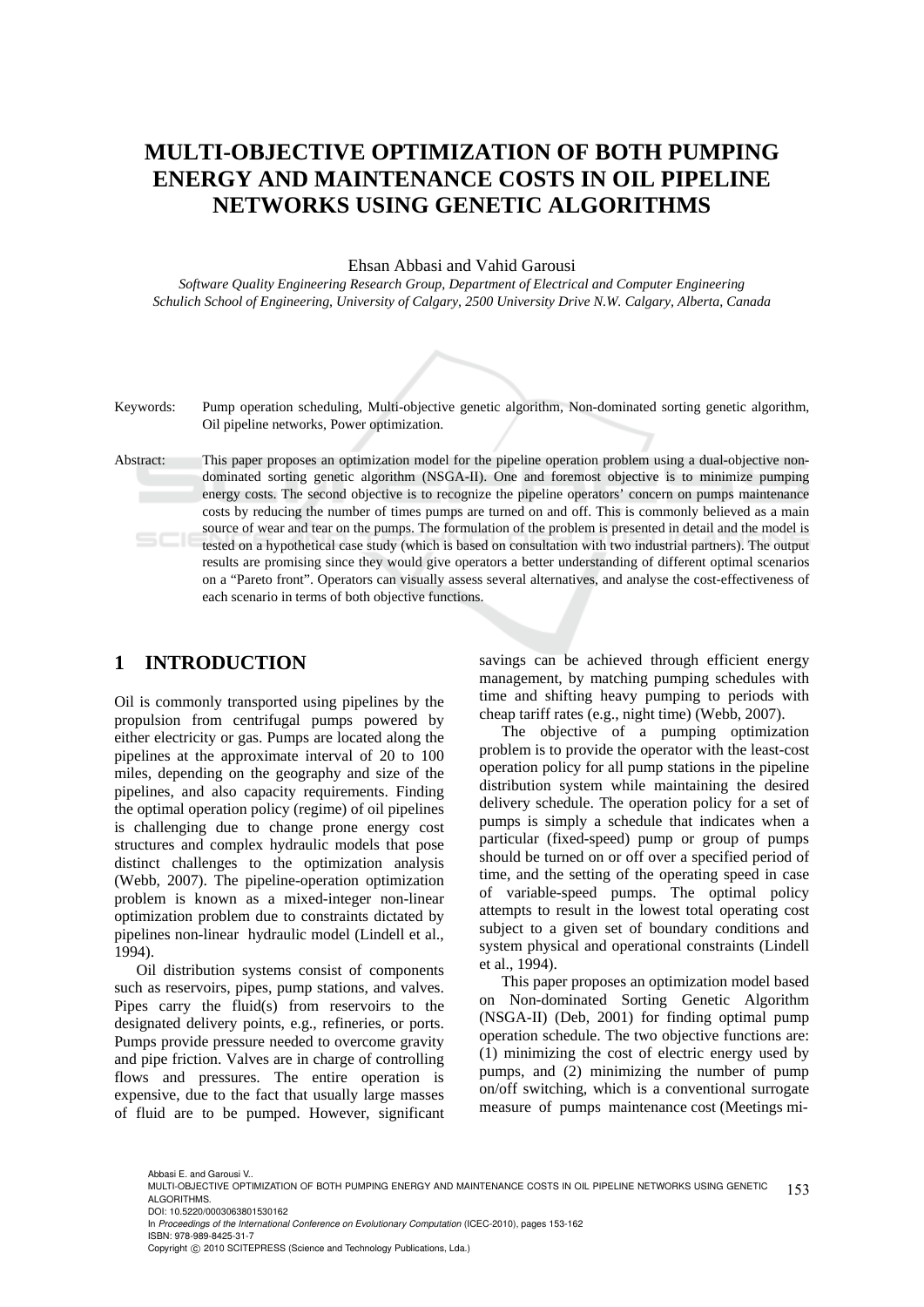nutes, Spring and Fall 2009).

The final output of NSGA-II is a set of solutions (known as a Pareto front or Pareto set) in which each solution is better than the others in at least one of the objective functions. The Pareto set could be used by an operator to recognize the trade-offs of sacrificing an objective in favour of another. For instance, in the case of our problem, the operator can visually assess the energy cost effectiveness obtained by several extra pump switching. This way, he/she can make a better decision on to whether toggle a pump status, which causes wear on the unit, or operate the system with a higher cost.

The remainder of the paper is outlined as follows. Section 0 reviews the related works on the problem of pump operation scheduling. The mathematical definition of the objective functions and constraints are thoroughly discussed in Section 0. Section 0 explains the basic concept of NSGA-II, which is chosen as our solution methodology. The model is applied to a hypothetical pipeline network and the results are presented in Section 0. Sensitivity analyses of the case study are discussed in Section 0. Finally, Section 0 concludes the paper and discusses some of our future works directions.

## **2 RELATED WORKS**

The problem of pipeline operation optimization has been a subject of study in three major areas: (1) water distribution networks, (2) natural gas transmission pipelines, and (3) oil products transmission pipelines. Although each of these networks has its own characteristics in terms of fluid behaviour, contract terms, network size, structure and elements, but the general idea that forms the backbone of formulating these problems remains similar.

In (Solanas and Montolio, 1987), dynamic programming (DP) was used to evaluate the optimal pumps operation scenario. However, for practical distribution networks comprising more pump units that should be evaluated in longer time frames, application of dynamic programming (DP) needs extensive computational resources due to the 'curse of dimensionality'. This problem limits the application of all dynamic programming-based techniques to large-sized networks.

Zessler and Shamir (Zessler and Shamir, 1989) used the method of progressive optimality which is an iterative DP. Jowitt and Germanopoulos has proposed a method based on Linear Programming (LP) in (Jowitt and Germanopoulos, 1992) and have

linearized the formulations. However, any linearization of the formulations would lead to linearization errors.

Lansey and Awumah have considered pump switching as an additional constraint in their optimization model in (Lansey and Awumah, 1994) which accounts for the hardly-quantifiable maintenance costs. They have adopted a two-level approach which is compromised of a preoptimization level as well as the actual optimization step.

Ulanicki et al. (Ulanicki et al., 2007) presented a dynamic optimization approach to solve the optimal pump scheduling problem. The model is claimed to be faster than other existing approaches and follows a two-stage approach in finding the solution.

Aligned with the trends of other optimization problems, recent efforts are conducted to implement the pump scheduling optimization using heuristic and meta-heuristic approaches such as ant colony (Ostfeld and Tubaltzev, 2008), particle swarm (Wegley et al., 2000), or genetic algorithms (Ilich and Simonovic, 1998).

In (Ostfeld and Tubaltzev, 2008), both design and operation aspect of the pipeline system have been modeled simultaneously in order to find the optimal design of the network. In (Ilich and Simonovic, 1998), a search within the feasible region has been used which is claimed to improve the efficiency in comparison with conventional Genetic Algorithm (GA) method. The method has been tested on a hypothetical network having five serial pumps.

Zhang in (Zhang, 1999) couples GA with a transient-hydraulic simulation model to generate and evaluate trial pipe networks designs in search of an optimal solution. The developed approach has been applied to the New York City's water supply tunnels.

A great number of research works has also been conducted for pipeline scheduling problem in the gas pipelines sector. The problem was formulated with GA and implemented in the Pascal programming language by Goldberg in (Goldberg, 1987a) and (Goldberg, 1987b). Wright and et al (Wright et al., 1998) applied simulated annealing for finding the optimum configuration and power settings for single compressor problem as well as multiple compressors arranged in series with constant pressure drops in the segment. In (Betros et al., 2006), a genetic algorithm is developed to optimize operation of gas pipeline networks. Mora in (Mora, 2008) proposes a multiagent cooperative search technique to optimize the operation of large and complex natural gas pipeline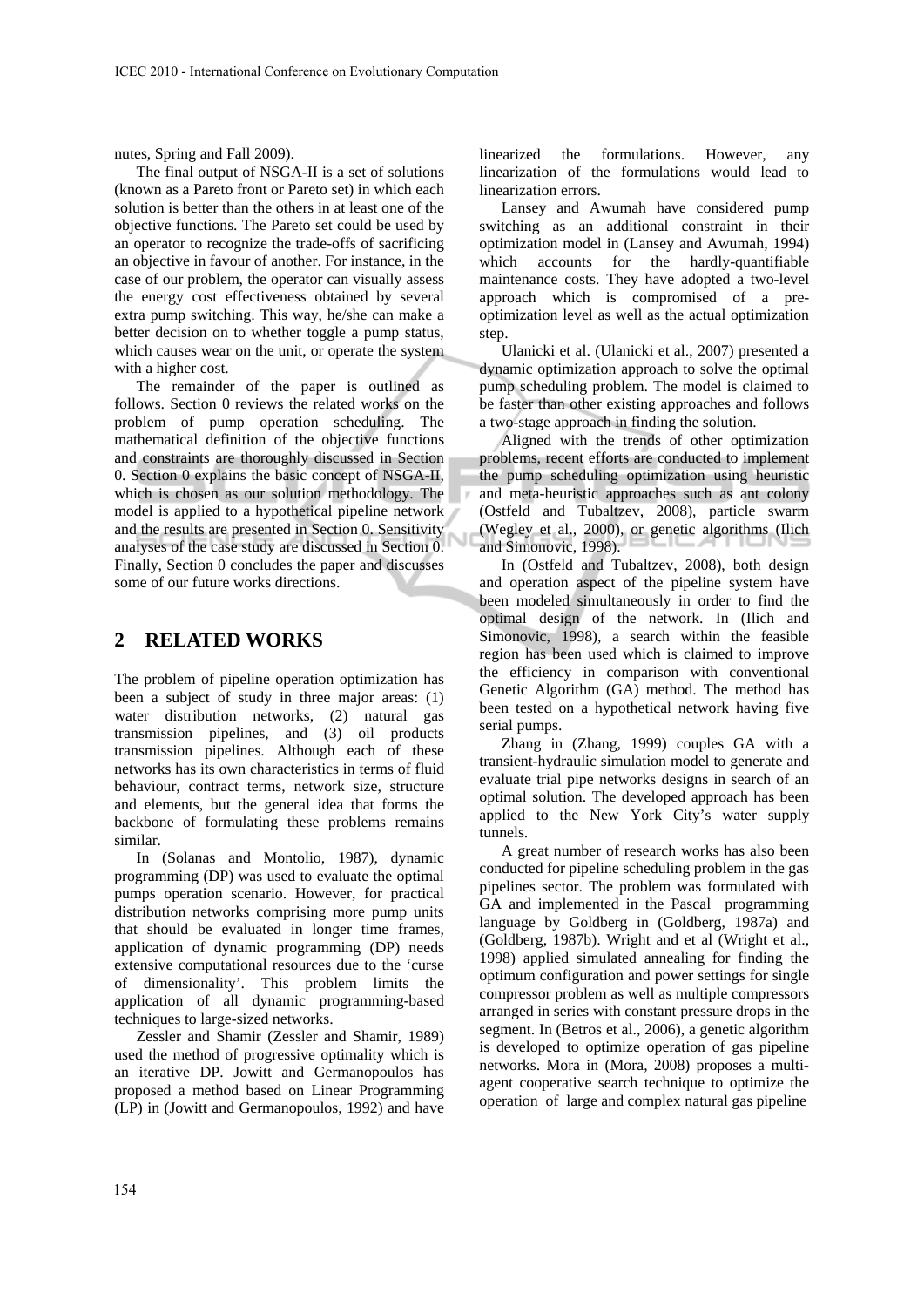networks.

Albeit oil pipeline stations are accounted as a very important category of pipelines, but very few research works have been devoted to this area. This might be due to the fact that most of the research in this area relates to corporate closed-source software development projects which mostly do not appear in publications and, ultimately prevents third parties from analyzing or reusing the details of the solution methods developed (SSI, Last Viewed: April 2010).

In (Veloso et al., 2004), a spreadsheet-based computational tool was used to reduce the energy consumption at each pumping station in oil pipelines. Firstly, all possible pumping arrangements are related to viable flow rates of the pipeline under consideration. Then, a hydraulic simulator is used to calculate the cost of each arrangement. All the cost values are imported to a spreadsheet, which will be used for selecting the minimum operation arrangement by the operators as needed. This method was applied to a 3 pipeline station network and sounds memory and time intensive for larger networks. Also, this "snap-shot" optimization procedure does not guarantee that the set of pump arrangements over a time period gives the minimum cost. In (Abbasi and Garousi, 2010), a mixed-integer linear formulation for finding optimal pump operation schedule for oil pipelines is introduced. The nonlinear equations have been linearized in small operational flow rate ranges so that the linearization errors are as marginal as possible. The proposed formulation is capable of identifying the most cost-effective solution to the linearized format of the problem by giving the operation regime with the lowest-cost energy consumption that satisfies the mandatory operational and physical constraints given a set of time-varying and quantity-varying electricity tariffs. The formulation is then implemented in the GAMS toolset and tested on a hypothetical network.

This paper builds on top of the previous efforts conducted in this area by considering multiobjectives for the oil pipeline operation scheduling problem which enables the operators to better compare the cost effectiveness of the two objectives. To the best of the authors' knowledge, no existing article has attempted considering these two objectives at the same time.

## **3 MATHEMATICAL FORMULATION**

Implementation of any optimization problem calls

for a due assessment of the formulation constructing the model. In this section, the pipeline operation problem has been defined. The constraints and objective functions of the problem have been formulated and explained based on the relevant input parameters and decision variables.

## **3.1 Problem Definition**

The optimal operation of oil pipeline networks involves selecting pumps' operational schedules that provide the least operational cost and also least maintenance costs, while satisfying the system constraints over a given finite time horizon. The key components of the pump scheduling problem are network hydraulics model, operational constraints, and the objective functions.

## **3.2 Decision Variables**

Depending on the system characteristics and time window that the system is being modelled in, the decision variables can vary in many forms. In the case of this paper, the first set of decision variables defined is the set of binary variables to indicate the on/off status of the pumps at each time step.

The speed of the pump, in case of the variablespeed pumps, is another decision variable.

## **3.3 The Two Objective Functions**

The first objective function is to minimize the total cost of electricity used by pumps in the whole operation period. The second objective function is to minimize the number of pumps switching (on to off, or off to on) (Lindell et al., 1994). Each of these objective functions is discussed and formulated next.

### **3.3.1 Objective Function 1: Minimization of Total Electricity Cost used by Pumps**

The most important objective function of the pipeline operation scheduling problem represents the total operating cost to be minimized. It is usually comprised of energy cost for all of the pump units in the whole operation period. Although other costs such as penalties for deviation from the final delivery contract might be considered, in this paper the delivery contract has been considered as an operational constraint of the system.

Pumping cost is evaluated based on the electricity power tariff over the pumping duration. Two types of electricity charging patterns are usually used in the industry (Prindle, Last Viewed: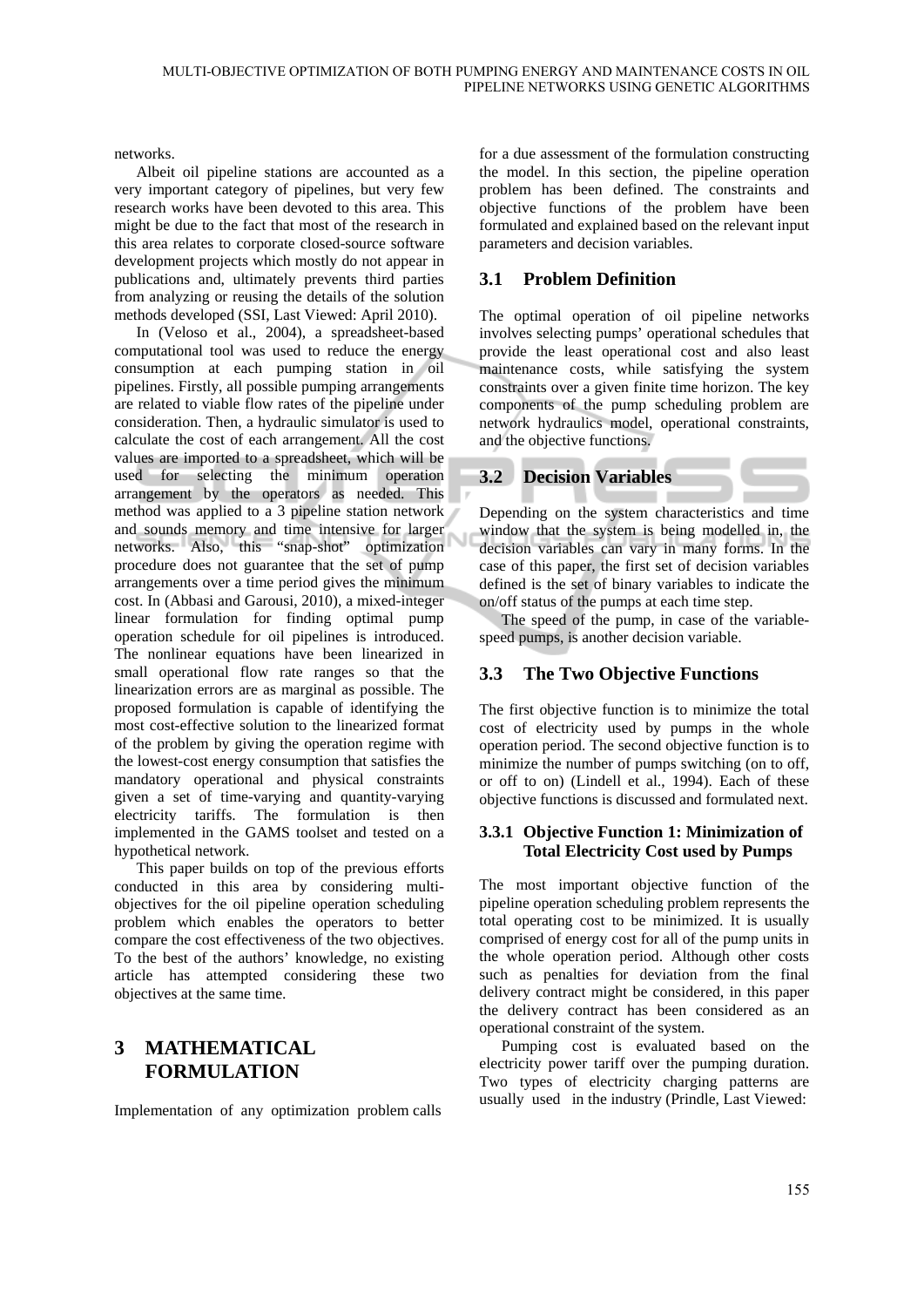#### April 2010):

- fixed electricity price rate;
- time-variable or quantity-variable electricity price rate;

Due to the fact that the latter case is more general, this pricing pattern has been considered in this paper.

Also, it has to be noted that the oil pipelines are usually expanded over a reasonable geographical area, and they usually enter into contracts with several local electricity providers for their electricity needs. In this context, oil pipeline operators face various electricity purchasing contracts. Some companies offer incentive prices for electricity usage to sell more electricity while, on the other hand, some others encourage their customers to consume less electricity (Meetings minutes, Spring and Fall 2009).

Some utilities encourage customers to limit their consumption within a specific limit. Although any nonlinear function of the consumed power and cost is possible to be considered in GA models; however, in this paper, it is considered that rate of electricity follows the trend presented in Figure 1, which is a generic case.



Figure 1: Electricity Rates.

Power system companies are interested to have a smooth load profile. This helps them in better planning and scheduling of the power plants operation to generate electricity by their highest efficiency and also making use of the existing transmission network close to nominal limit. Due to these facts, usually power system providers consider lower rates for the hours of the day that other industrial sectors are off and lower consumption of electricity is expected, which usually happens to be around midnight.

In the case study reported in this paper, by reviewing some example power contracts from our industrial partner, it is assumed that the electricity rate of daytime is twice the nighttime rate. It is noteworthy that using genetic algorithm or any other evolutionary algorithm as the solution technique, any multiple segments and any type of cost evaluation method could be modeled. Even any nonlinear relationship between the electricity cost rate and power consumption could be considered. This is a significant feature of genetic algorithms compared to more systematic approaches (e.g., LP, MILP) on solving this problem which stems from the flexibility of evolutionary algorithms in general.

Based on the aforementioned formulations, the pumping cost objective function could be stated in mathematical terms as:

$$
\min \left\{ \sum_{i=1}^{t} \sum_{j=1}^{J} Cost_i^t(P_i^t) \right\} \tag{1}
$$

In which,  $P_j^t$  is the power consumed by pump *j* at time step *t* and is a function of pumps pressure, flow rate passing, its operating efficiency and the fluids characteristic which is constant. Note that the full list of mathematical notations defined and used in this article can be found at the end of this article.

The following equation calculates the power needed to operate the pump (Boulos et al., 2006):

$$
P_i' = \frac{\gamma \times Q_i' \times PH_i'}{\eta_i} \tag{2}
$$

In the above equation, the terms flow, pressure and efficiency are not independent. Technicians usually consult empirically driven curves to find out the operating status of a specific point. However, in order to formulate the problem, an explicit relationship between power and the other variables is needed.

According to experiments conducted by mechanical engineers (Boulos et al., 2006), the power consumption of a pump could be determined as a function of two independent variables of pump's speed and the flow rate of the fluid passing by it. According to (Ulanicki et al., 2008), a polynomial equation as stated in Equation (3) best fits the empirically-extracted pump curves.

$$
P_i^t = a_j \times Q_j^{t3} + b_j \times Q_j^{t2} \times s_j^t + c_j \times Q_j^t \times s_j^{t2} + d_j \times s_j^{t3} \tag{3}
$$

#### **3.3.2 Objective Function 2: Minimization of the Number of Pump State Changes**

Another important cost issue that deserves conside-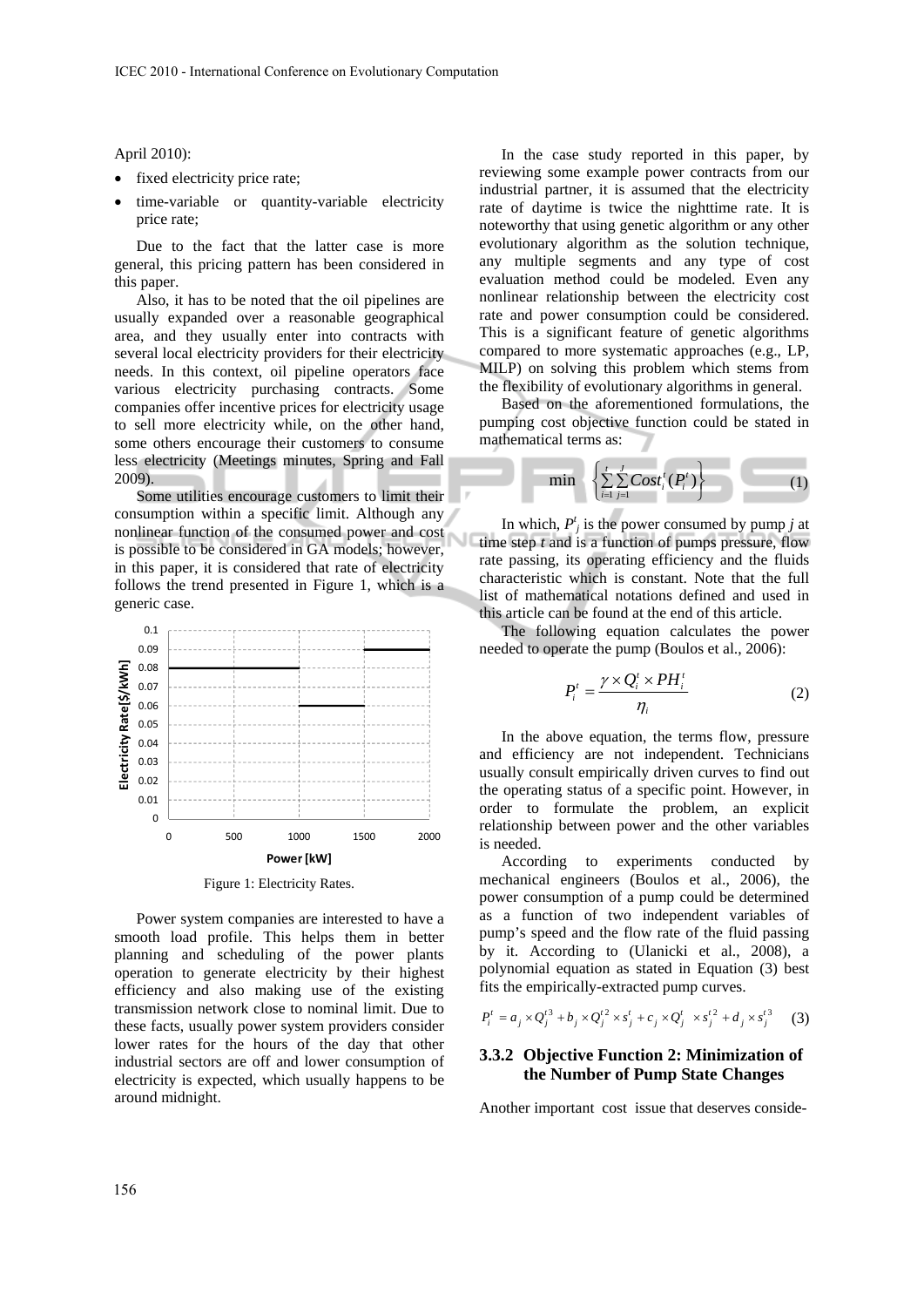ration is pump maintenance. An operation schedule in which pumps are turned on and off very frequently may reduce energy consumption; however, this schedule may increase the wear and tear on the pumps and increase the resulting pump maintenance costs. It would also complicate the operation of the system from the operator's point of view, i.e., the human operator has to constantly review the operation schedule and turn the pumps on and off. This task itself can be error prone and also risky from system stability point of view.

The exact amount of maintenance costs is not easily quantifiable, but it can be assumed that it increases as the number of pump change status increases. Hence, the number of pump change status is used as a surrogate measure for the intangible wear-and-tear maintenance costs. Therefore, the switching objective is introduced into the model as the second objective function. The operators can then evaluate the trade-off of increasing cost to reduce the number of switching by assessing the model results.

This second objective function is formulated as the following:

$$
\min \left\{ \sum_{j=1}^{J} \sum_{t=1}^{T-1} \left| B p_j^{t+1} - B p_j^{t} \right| \right\} \tag{4}
$$

In which, the absolute difference between the binary variables associated with the status of a specific pump in two successive time intervals is summed up over the entire time horizon and for all the pump units. The final result is the number of all pumps status changes seen in the analysis period.

## **3.4 Constraints**

The search space for pipeline scheduling problem, as mentioned earlier, is confined by a number of constraints. Based on the technical aspects, these constraints can be divided into two categories: (1) hydraulics constraints, and (2) operational constraints.

The hydraulic-model constraints stem from natural behaviour of a fluid being transported in a pipeline. These constraints validate the feasibility of the model in sense of the relationship between the primary state variables of the hydraulic model.

On the other hand, the operational constraints account for the tolerance of the equipments or in concise, their operation limits, as well as the constraints imposed by contracts or any other external cause.

The mathematical equations representing the afo-

rementioned constrains are being discussed in the next sub-sections.

#### **3.4.1 Hydraulic Constraints**

When assessing a particular pump-operating policy, it is essential to make sure that the hydraulic state variables of the model match their natural connection couched in mathematical equations. Any fluid movement in a pipeline network entails satisfying the two fundamental laws of conservation of mass and conservation of momentum (Mennon, 2005).

The conservation of mass law for noncompressible fluids, as the name implies, states that a balance exists between the summation of the masses entering and exiting at any point on the pipeline at a specific time instance. Equation (5):

$$
Q'_{i,h} - Q'_{i,out} = 0 \qquad \forall i,t \qquad (5)
$$

The conservation of momentum which is based on the conservation of energy law, establishes a relationship between the pressure generation and losses in the pipeline. For any two successive pressure points, the differences in absolute head (pressure) is equal to the net head added to the system by pumps (if there's any) minus the head lost in either valves or segment's friction loss due to the movement of the fluid.

Difference in the altitude of the according locations also contributes to the equation as static heads. Equation (6) indicates the conservation of momentum law (Mennon, 2005).

$$
\left(H_q^t - HS_q^t\right) - \left(H_p^t - HS_p^t\right) = PH_j^t - PL_j^t - V_j^t \quad \forall j, t
$$
\n
$$
p, q \in \{nodes being connected by segment j\}
$$
\n(6)

The term  $PL_j^t$  is the pressure loss that occurs in pipeline segment *j* at time instant *t* as a result of friction which depends on the fluid type, pipeline material and cross section, and the flow rate passing the segment. This loss could be quantitatively evaluated by the Darcy-Weisbach equation (Tullis, 1989) as follows:

$$
PL_j^t = CL_j \times (Q_j^t)^2 \qquad \forall j, t \tag{7}
$$

Since valves control high pressures, they appear in Equation (6) accompanied by negative sign. The last term of the Equation  $(6)$ ,  $PH'$ <sub>*j*</sub>, represents the pressure head added to the system by the pump located on segment *j* at time *t*. The pumps head is a function of the flow rate and also the speed of the pump in case of variable speed pumps. The head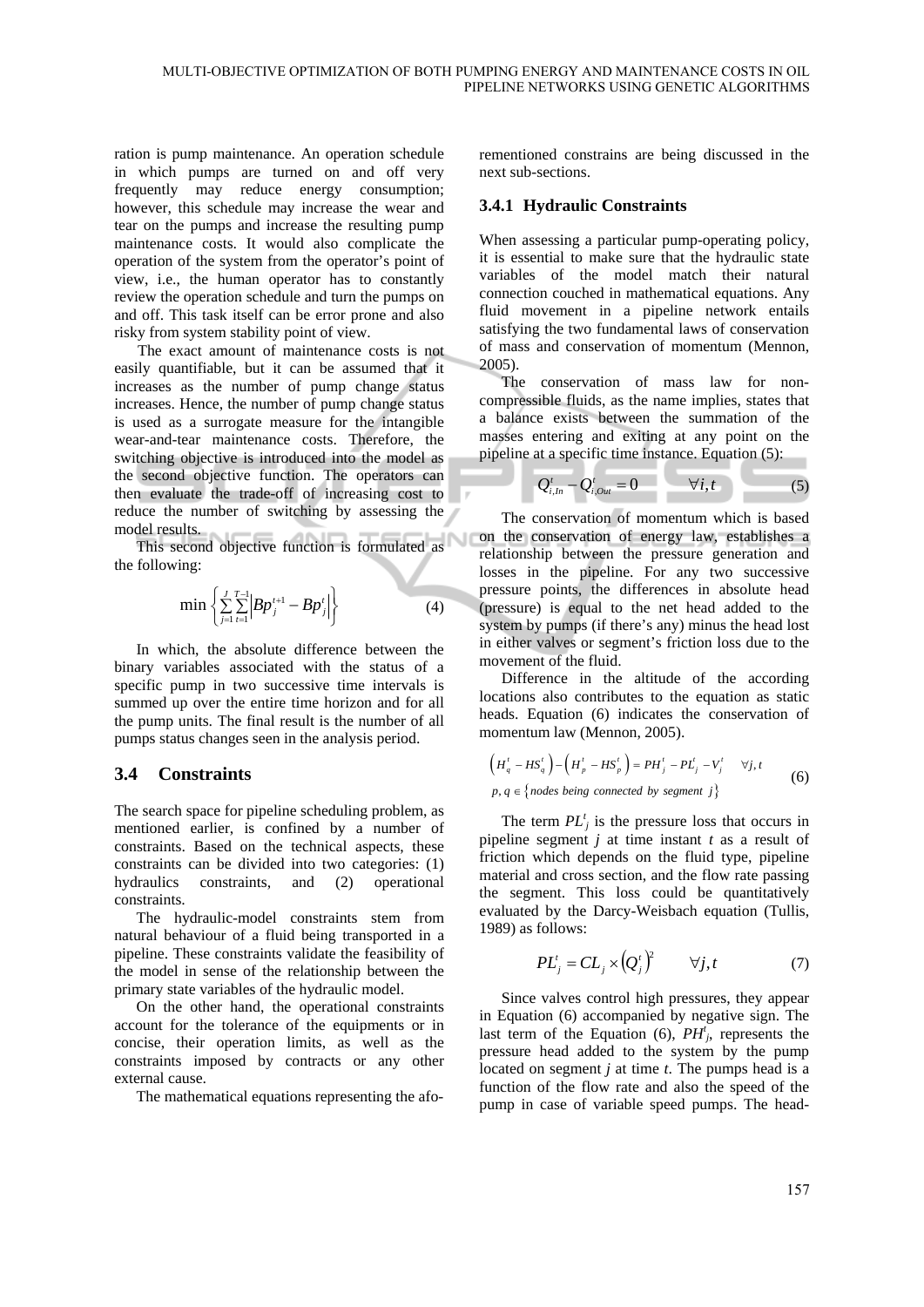flow rate characteristic curve of a variable speed pump is usually provided by the manufacturer for a specific speed. A typical head/efficiency versus flow rate curve of a variable-speed pump is presented in Figure 2.



Figure 2: A typical head/efficiency versus flow rate curve. Taken from (Goulds Pumps, Last Viewed: March 2010).

The head versus flow rate curve is often approximated by a quadratic polynomial (Ulanicki et al., 2008) as:

$$
PH'_{j} = AP_{j} \times Q_{j}^{\prime 2} + BP_{j} \times Q_{j}^{\prime} \times S_{j}^{\prime} + CP_{j} \times S_{j}^{\prime 2} \qquad \forall j, t \qquad (6)
$$

#### **3.4.2 Operational Constraints**

Beside the basic hydraulic constraints that lay the groundwork for implementing the model, a multitude of operational constraints exist to propel the solution towards an operational range. These constraints generally originate from equipments' operation limitations. Also, contract-related constraints or environment-related constraints are considered to fall in this category.

The pipeline wall is prone to cracks and leaks if it is operated under high pressures. This not only causes serious damages to the pipe but also, flow of oil products to the environment causing environmental damages which is followed by considerable penalties. Hence, it is essential that the operators keep the pressure of the nodes especially on junctions lower than a threshold. On the other hand, low pressure in the pipeline causes formation of cavities in the fluid which causes corrosions on the pipeline wall. More severely, these cavities form a two phase flow, which seriously damages the impellers of centrifugal pumps. The two mentioned constraints are expressed in Equation (7).

$$
H_i^{\min} \le H_i^t \le H_i^{Max} \qquad \forall i, t \tag{7}
$$

Furthermore, the flow rate of the pipeline should be bound to a certain limit, for high flow rates' friction with pipeline wall causes overheat of the pipe and product. This constraint is indicated by Equation (8).

$$
0 \le Q_j^t \le Q_j^{Max} \qquad \forall j, t \tag{8}
$$

The speed of rotation of the pump units are bounded by an upper and lower limit as stated by the following equation:

$$
S_j^{\min} \times B_j^t \le S_j^t \le S_j^{Max} \times B_j^t \qquad \forall j, t \tag{9}
$$

Note that the binary variable  $B^t_j$  sandwiches the upper and lower bounds to zero at the times the pump is off.

Finally, delivery contract imposes the most prominent constraint on the problem. The pipeline operator is supposed to deliver a contracted volume of the product to the designated delivery points by the end of the planning time period. Hence, the summation of the volume of the fluid being delivered to specified locations in every time step should be more than or equal to the contracted amount for that specific location. The corresponding equation to this constraint is as follows:

$$
\sum_{i=1}^{T} QSink_i^t \ge Con_i \qquad \forall i \tag{10}
$$

### **4 SOLUTION METHODOLOGY**

The Fast Non-dominated Sorting Genetic Algorithm (NSGA-II) is a very popular approach in MOGA, as it has been used in many existing works such as (Kang et al., 2009) and (Baran et al., 2005). Thus, it was also chosen to be used in this work. Efficient sorting and ability to maintain a diverse set of elite population could be counted as features of NSGA-II (Deb, 2001).

## **5 CASE STUDY**

To evaluate our optimization technique, we are working with a Western Canadian oil pipeline operator to apply our optimization technique to its pipeline network. However, as of this writing, extraction of actual parameters to be able to execute the algorithm has not been completed yet.

In the mean-time, we evaluate the proposed approach on a hypothetical oil distribution system comprising of 5 pipeline segments which connect 6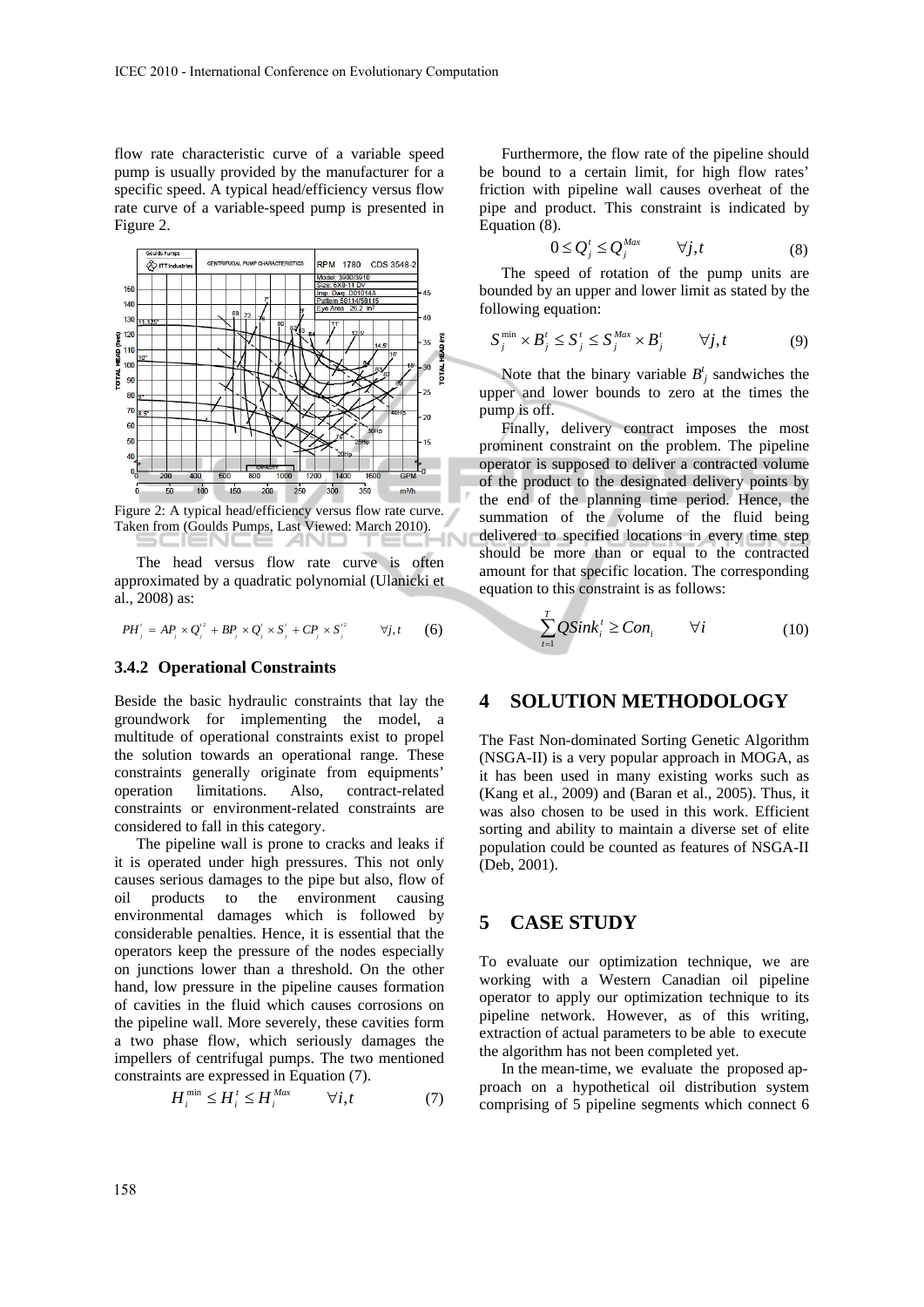nodes. The system is designed to feed two delivery nodes from a single source on a dendritic structure. All of the segments are equipped with pump units and valves. Structure of the network is shown in Figure 3. It has been assumed that the whole assessment timeframe is one day comprising three time-of-use electricity tariffs, in which the cost of the last time period is half of the cost of the other two. The parameters of this hypothetical test system could be found in the Table 1. The formulation of this hypothetical system results in 62 decision variables and 48 constraints.



Figure 3: Configuration of the test case pipeline network.

It should be noted that the formulation structure is generic and any number of sources and delivery points and also branches could be considered easily.

| Table 1: Parameters of the hypothetical test system. |  |  |
|------------------------------------------------------|--|--|
|------------------------------------------------------|--|--|

| $CL_{i}$                      | 0.3                | $S_i^{\min}$                  | 0.2                  |
|-------------------------------|--------------------|-------------------------------|----------------------|
| $Con_i$ i=4,5                 | 60                 | $S_i^{Max}$                   | 2.5                  |
| $H^{\min}$                    | 300                | AP.                           | $2.3\times10^{-6}$   |
| H <sub>i</sub> <sup>Max</sup> | 1000               | BP                            | 8.3                  |
| $Q_i^{Max}$                   | 100                | $\overline{CP}_{i}$           | $4.6\times10^{-3}$   |
| $a_i$                         | $7.4\times10^{-3}$ | $c_i$                         | $5.7\times10^{-7}$   |
| $b_i$                         | 1.66               | $d_i$                         | $3.6 \times 10^{-3}$ |
| SH <sub>i</sub>               | $\Omega$           | <b>Electricity Rate 1</b>     | 0.08                 |
| Electricity Rate 2            | 0.06               | <b>Electricity Rate 3</b>     | 0.09                 |
| <b>Change Rate</b><br>Value 1 | 1000               | <b>Change Rate</b><br>Value 2 | 1500                 |

In order to investigate the ability of NSGA-II dealing with pipeline operation optimization problem, a MATLAB program was developed. The GA parameters set for the algorithm is presented in Table 2. These parameters were empirically calibrated and were found as suitable parameters after a series of experimental runs, using ideas from the work of (Garousi, 2008).

By running the MATLAB program in MATLAB version 2009a, the Pareto front depicted in Figure 4

was generated. Due to the random effects of GA, we executed the MATLAB program for 50 times and the average execution time of each run on a PC with Windows Vista, a 2.30 GHz CPU, and 2 GB of RAM was 885.36 seconds (about 15 minutes).

As it could be seen from the Pareto, higher cost of operation comes with zero switching while the case with three switching is the operation scenario with the lowest cost. Noteworthy, the amount of operation cost reduction is reasonable between having one switching and no switching state. Also, this amount is not negligible between having one switching and two switching while no reasonable cost reduction is achieved for the case of three pump switching. Pipeline operators can make decisions based on such Pareto to visually identify the tradeoffs of operations with low costs.

| Table 2: Calibration of GA parameters. |              |
|----------------------------------------|--------------|
| Parameter                              | <b>Value</b> |



Figure 4: Four solutions on the optimal Pareto-front of the test case problem.

Table 3 and 4 present detailed output data (decision variables) for two of the four pump operation regimes. It should be noted that the pressure reduction by valves of the network are managed to be zero in all combinations. The first pump is always running in order to add enough pressure to compensate for the loss of the first line segment. Similarly the second pump is always ON to add enough pressure for the fluid to pass through the pipeline.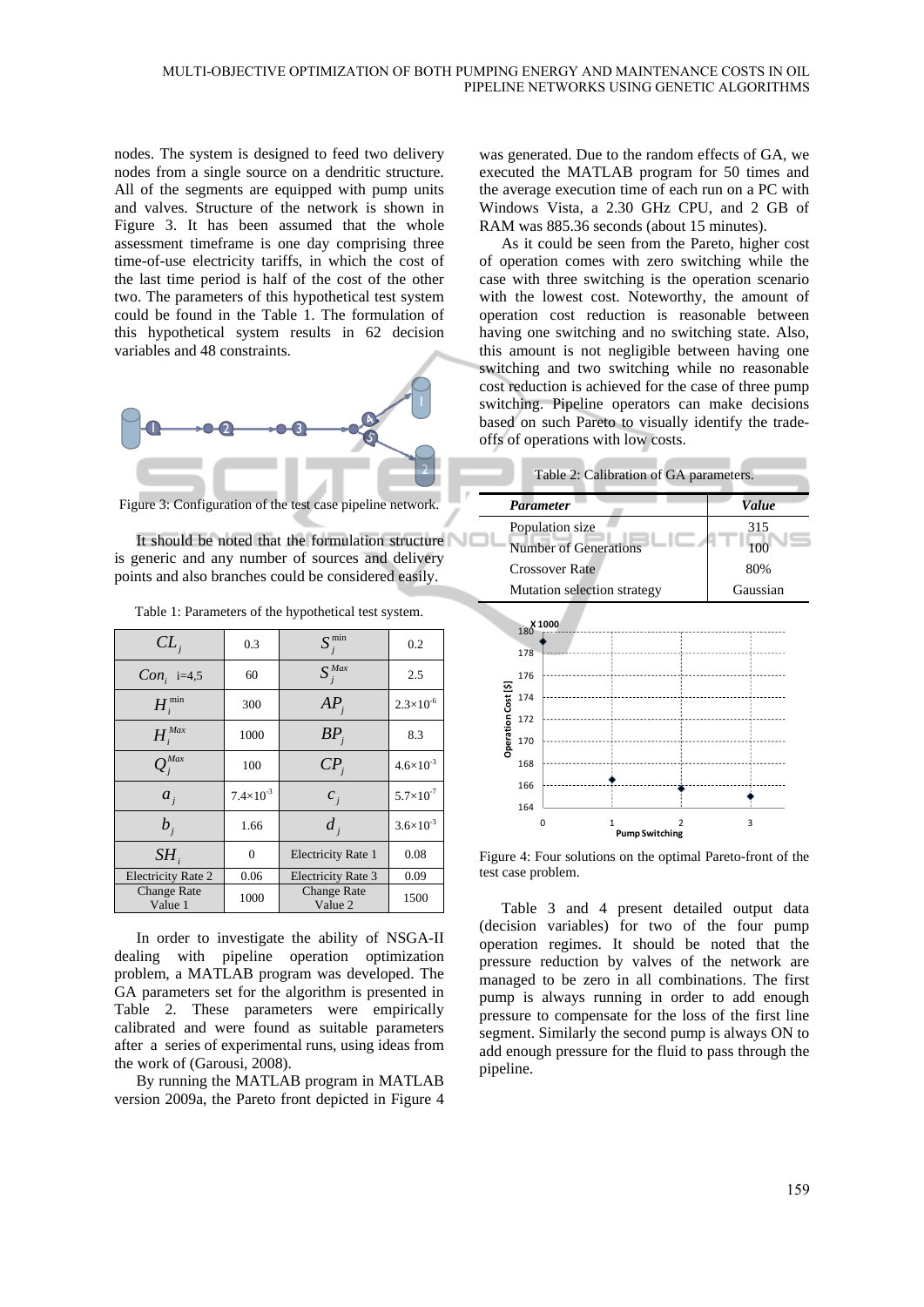Table 3: The pump operation schedule (speed values) for zero switching.

| Pump                             |     | Period 1 Period 2 Period 3 |     |
|----------------------------------|-----|----------------------------|-----|
|                                  | 2.4 | 2.4                        | 2.4 |
|                                  | 1.7 | 1.7                        | 1.7 |
|                                  |     |                            |     |
|                                  |     |                            |     |
|                                  |     |                            |     |
| * Operation Cost = $$179,110.00$ |     |                            |     |

Table 4: The pump operation schedule (speed values) for one switching.

| Pump |     | Period 1 Period 2 Period 3 |      |
|------|-----|----------------------------|------|
|      | 2.4 | 2.4                        | 2.4  |
|      | 0.9 | 0.9                        | 0.77 |
|      |     |                            | 0.43 |
|      |     |                            |      |
|      |     |                            |      |

Operation Cost =  $$166,500.00$ SCIENCE **AN** 

## **6 SENSITIVITY ANALYSIS**

In order to assess the effect of variation of GA parameters on the performance of the model, several sensitivity analyses were conducted, as discussed next.

### **6.1 Population Size**

The population size of the solutions has been changed from 10 to 500 in the increments of 50. The optimization results for the amount of cost for the second objective of 3 switching have been presented in Figure 5.

As it could be seen from Figure 5, the more the size of the population grows, less improvement in the cost is seen due to the fact that the GA results get closer to the global optimum which may not be improved then after. Hence, the effect of population growth beyond 400is more or less subtle.

Expectedly, the execution time increases dramatically as population size is incremented. The variation of execution time versus the population size is presented in Figure 6. Inspecting Figure 5 and Figure 6 simultaneously, it is clear that any increment in population size after the margin of 300 causes slight improvement in operation cost but with tremendous increase in execution time. For instance, shifting from population size of 300 to 900 leads to 0.04% improve in operation cost of the solution with

three switching but the execution time of 900 population is approximately 84.4 times longer than that of 300. This poses another factor in selecting the right population size for the algorithm which is the trade-off in cost improvement and the raise in execution time.



0 200 400 600 800 1000 **Population Size**

#### Figure 6: Execution time versus population size.

#### **6.2 Crossover Rate**

Figure 7 depicts the variation of the cost of operation of three switching for different values of the GA crossover rate. This empirical analysis justifies the choice of the crossover rate of 80% since the best result is achieved at this point.



Figure 7: Minimal cost of operation found for 3 switching versus crossover rate.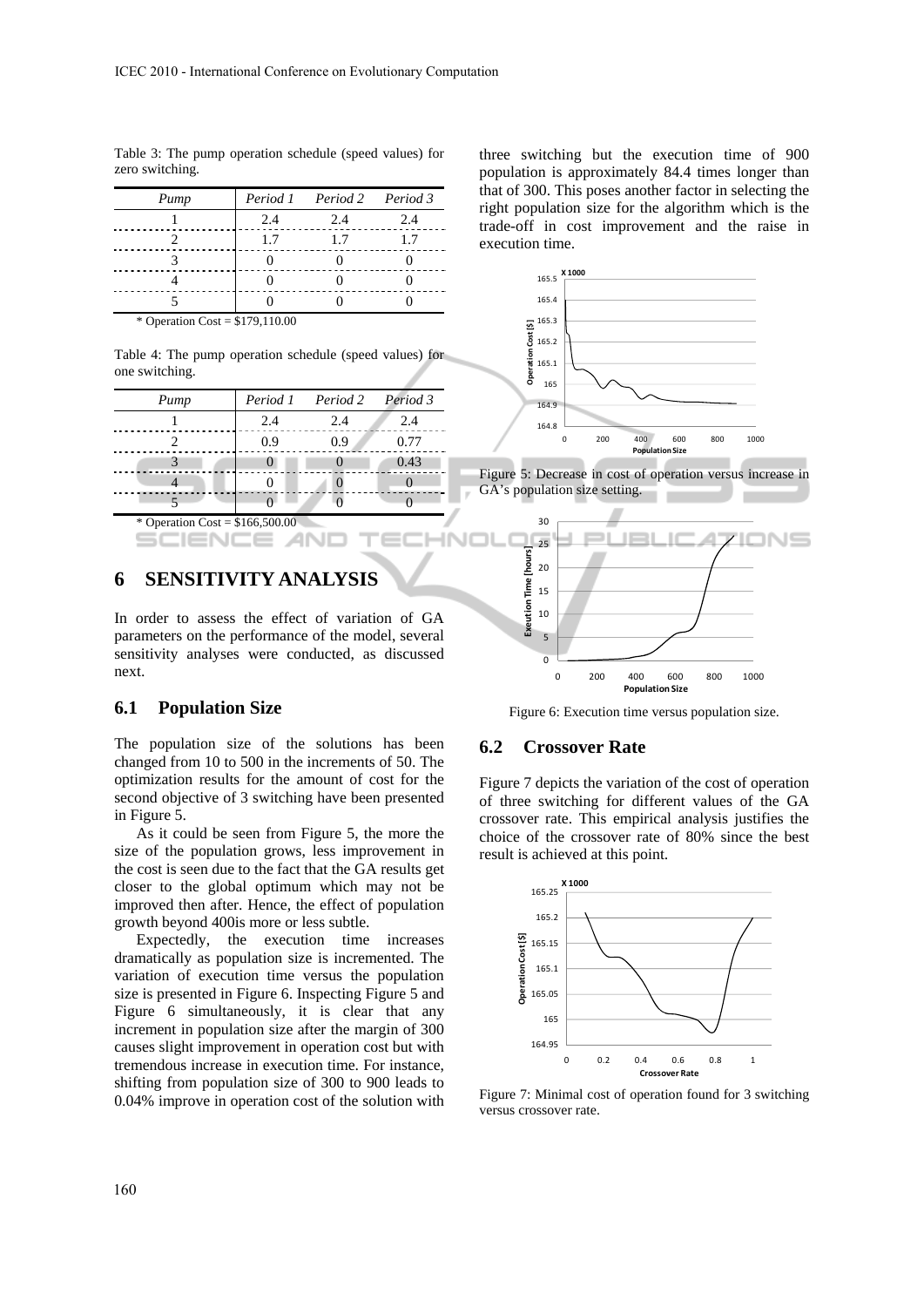## **7 CONCLUSIONS AND FUTURE WORKS**

In this work, an optimization model was developed for minimizing the costs of pumping while satisfying fluid flowing and hydraulic constraints. Several major difficulties including complicated electrical tariffs, wear and tear of the pipelines has been implicitly considered. Multi-objective genetic algorithm was chosen as the optimization technique. This technique can help the operators to choose the appropriate operating point based on their experience and unformulated priorities considering both objective functions values. The numerical results indicate the viability and applicability of the model.

As future work directions, we plan to work with our industrial partner, Pembina Pipelines, a Western Canadian oil pipeline operator, to apply our technique to their pipeline networks and to optimize their operational costs. Also, we intend to make use of the flexibility of GA to formulate the multiproducts pipelines operation. This problem is challenging due to the fact that the movement of various liquids that are being transported simultaneously by the pipeline should be modelled over the time span.

## **ACKNOWLEDGEMENTS**

This work was supported by the Alberta Ingenuity New Faculty Award grant number 200600673. We would like to thank Pembina Pipeline Corporation for its collaborations in this project.

## **REFERENCES**

- Abbasi, E. & Garousi, V. (2010) Decreasing The Carbon Footprint Of Oil Pipelines By Minimizing Pumping Costs Using Milp. *Informs Optimization Society Conference On Energy, Sustainability And Climate Change (Cescc).* Gainesville, Florida, Usa.
- Baran, B., Lucken, C. & Sotelo, A. (2005) Multi-Objective Pump Scheduling Optimizatoin Using Evolutionary Strategies. *Advances In Engineering Software,* 36**,** 39-47.
- Betros, K. K., Sennhauser, D., Jungowski, J. & Golshan, H. (2006) Large Pipeline Networks Optimization - Summary And Conclusion Of Transcanada Research Effort. *International Pipeline Conference.* Calgary, Canada, Asme.
- Boulos, P. F., Lansey, K. E. & Karney, B. W. (2006) *Comprehensive Water Distribution Systems Analysis*

*Handbook For Engineers And Planners,* Pasadena, California, Mwh Soft.

- Deb, K. (2001) *Multi-Objective Optimization Using Evolutionary Algorithm,* New York, Ny, Usa, John Wiley & Sons Inc.
- Garousi, V. (2008) Empirical Analysis Of A Genetic Algorithm-Based Stress Test Technique For Distributed Real-Time Systems. *Genetic And Evolutionary Computation Conference (Gecco).*  Atlanta, Georgia, Usa.
- Goldberg, D. E. (1987a) Computer-Aided Pipeline Operation Using Genetic Algorithms And Rule Learning. Part I: Genetic Algorithms In Pipeline Optimization. *Engineering With Computers,* 3**,** 35-45.
- Goldberg, D. E. (1987b) Computer-Aided Pipeline Operation Using Genetic Algorithms And Rule Learning. Part Ii: Rule Learning Control of A Pipeline Under Normal and Abnormal Conditions. *Engineering With Computers,* 3**,** 47-58.
- Goulds Pumps (Last Viewed: March 2010) Http://Www.Gouldspumps.Com/Download\_Files/391 0/35482.Pdf.
- Ilich, N. & Simonovic, S. P. (1998) Evolutionary Algorithm For Minimuzation of Pumping Cost. *Journal of Computing In Civil Engineering,* 12**,** 9.
- Jowitt, P. W. & Germanopoulos, G. (1992) Optimal Pump Scheduling In Water Supply Networks. *Journal Of Water Resources Planning And Management,* 118**,** 17.
- Kang, Y. H., Zhang, Z. & Huang, W. (2009)
- Nsga-Ii Algorithms For Multi-Objective Short-Term Hydrothermal Scheduling *Power And Energy Engineering Conference, Appeec.* Asia-Pacific.
- Lansey, K. E. & Awumah, K. (1994) Optimzal Pump Operations Considering Pump Switches. *Journal Of Water Resources Planning And Management,* 120**,** 19.
- Lindell, E., Ormsbee, K. & Lansey, E. (1994) Optimal Control of Water Supply Pumping Systems. *Journal of Water Resources Planning And Management,* 120**,** 237-252.
- Meetings Minutes (Spring And Fall 2009) Meetings Between The University Of Calgary's Softqual Research Team And Pembina Pipeline Staff.
- Mennon, E. S. (2005) *Piping Calculation Manual,* New York, Mcgraw-Hill.
- Mora, T. E. (2008) Optimization Of Pipeline Operations Using Biologically-Inspired Computationsal Models. *Department of Electrical And Computer Engineering.* Univarsity of Calgary.
- Ostfeld, A. & Tubaltzev, A. (2008) Ant Colony Optimization For Least-Cost Design And Operation Of Pumping Water Distribution Systems. *Journal Of Water Resources Planning And Management,* 134**,** 107-118.
- Prindle, W. (Last Viewed: April 2010) Customer Incentives For Energy Efficiency Through Electric And Natural Gas Rate Design. *National Action Plan For Energy Efficiency, 2009.* Http://Www.Epa.Gov/ Rdee/Documents/Rate\_Design.Pdf.
- Solanas, J. L. & Montolio, J. M. (1987) The Optimum Operation Of Water Systems *International Conference*